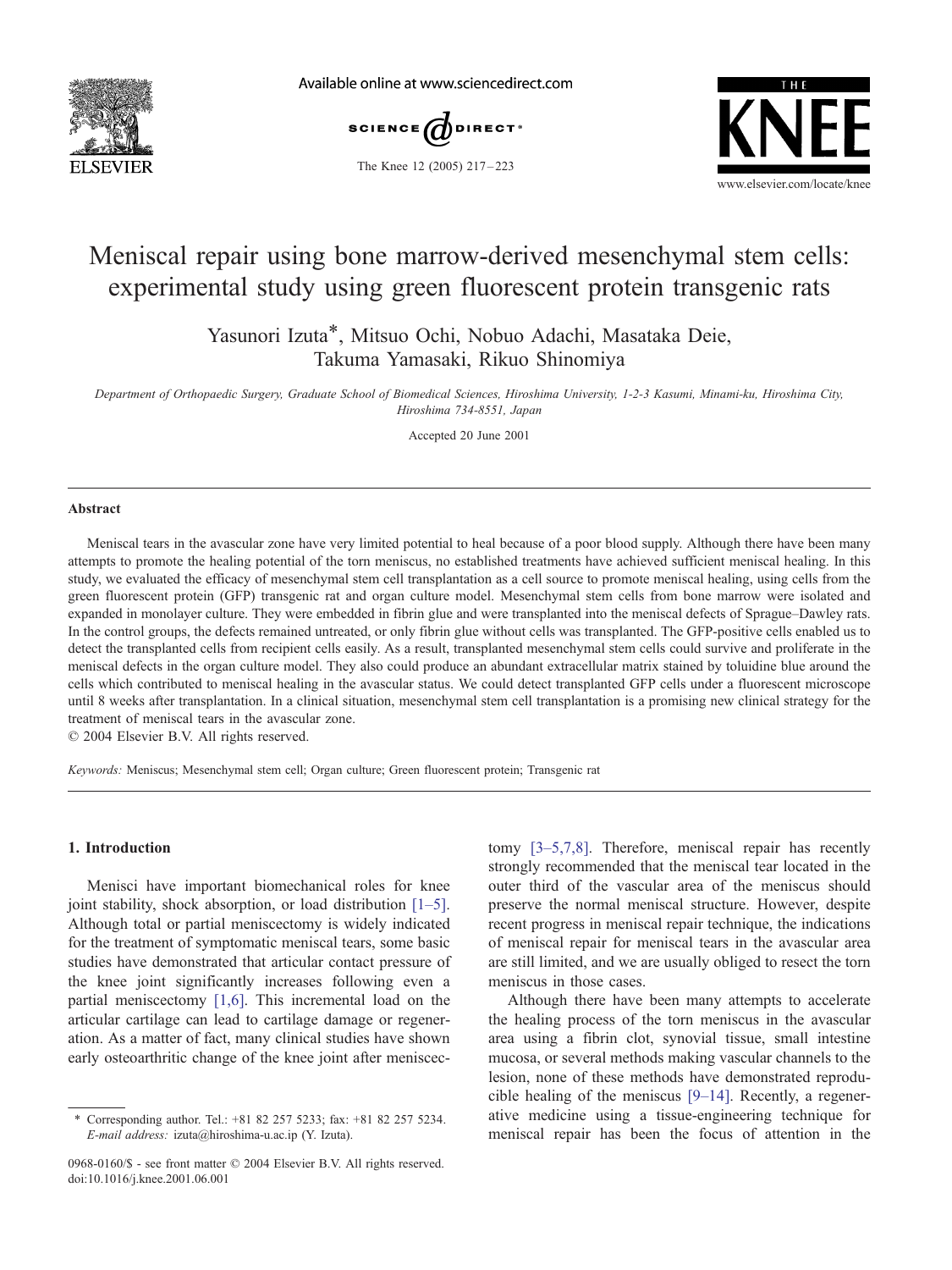orthopaedic field. Tissue engineering technique consists of three major parts: transplanted cells, scaffold for cell proliferation, and signalling molecules. Transplanted cells from mesenchymal stem cells in the bone marrow are one promising option for tissue repair. It is well known that in the appropriate conditions, they can differentiate into several lineages such as osteogenic, chondrogenic, or adipogenic lineages [\[15–17\].](#page-6-0)

The purpose of this study was to evaluate the efficacy of mesenchymal stem cell transplantation for meniscal repair in the avascular state using an organ culture model. The cellular origin of the repaired tissue was also investigated using mesenchymal stem cells from green fluorescent protein (GFP) transgenic rats.

# 2. Materials and methods

The research protocol of this experiment was reviewed and approved by the ethical committee of our university.

# 2.1. Preparation of mesenchymal stem cells

The GFP rats were purchased from Japan SLC (Hamamatsu, Japan). Four 12-week-old male GFP rats were anesthetized by an intraperitoneal injection of sodium pentobarbital. The proximal medial surface of each tibia was exposed through a small incision. The soft tissue was retracted, and 2 ml of the bone marrow cells were aspirated from each tibia with a 24-gauge needle that was fastened to a 10-ml syringe containing 0.2 ml of heparin (1000 units/ ml). The aspirate was washed with Dulbecco's phosphatebuffered saline (PBS; Gibco, Grand Island, NY) and centrifuged at 1500 rpm for 5 min. The cells were suspended in culture media consisting of Dulbecco's modified Eagle medium (DMEM) with 10% fetal bovine serum (Sigma-Aldrich, St. Louis, MO, USA) and penicillin– streptomycin–fungizone (Bio-Whittaker, Maryland, USA),



Fig. 1. Fluorescent microscopic appearance of expanded mesenchymal stem cells.



Fig. 2. Harvested meniscus of a Sprague–Dawley rat. A full-thickness circular defect is created, 1.2 mm in diameter, vertically penetrating the anterior portion.

seeded on 100 mm culture dishes, and incubated in a humidified 5%  $CO<sub>2</sub>$ -95% air atmosphere at 37 °C. The medium remained unchanged for the first 5 days. Then, the medium was changed at intervals of 3 days. Two weeks after incubation, the cells usually proliferated up to confluence (Fig. 1). Then the cells were harvested after treatment with 0.25% trypsin and 0.02% EDTA, rinsed with culture medium twice, and counted using a hemocytometer. Thereafter, we referred to these cells as mesenchymal stem cells. Finally, the cells were suspended at  $6.0\times10^6$  cells/ml in culture media.

## 2.2. Creation of meniscal defects

Eighteen 12-week-old male Sprague–Dawley rats were sacrificed by an overdose of an intraperitoneal injection of sodium pentobarbital. Both knee joints were exposed under sterile conditions. A full-thickness circular defect, 1.2 mm in diameter, penetrating vertically the anterior portion of the lateral and medial menisci, was produced using a drill (Fig. 2). The lateral and medial menisci were removed carefully from the adherent articular capsules or synovium and harvested aseptically from both knee joints. The meniscal specimens were washed with PBS.

## 2.3. Organ culture

Fibrin glue (Bohheal<sup>™</sup>; Fujisawa Pharmaceutical, Osaka, Japan) was used as a scaffold for mesenchymal stem cells. The fibrin adhesive systems were composed of solutions A and B. Solution A consisted of dense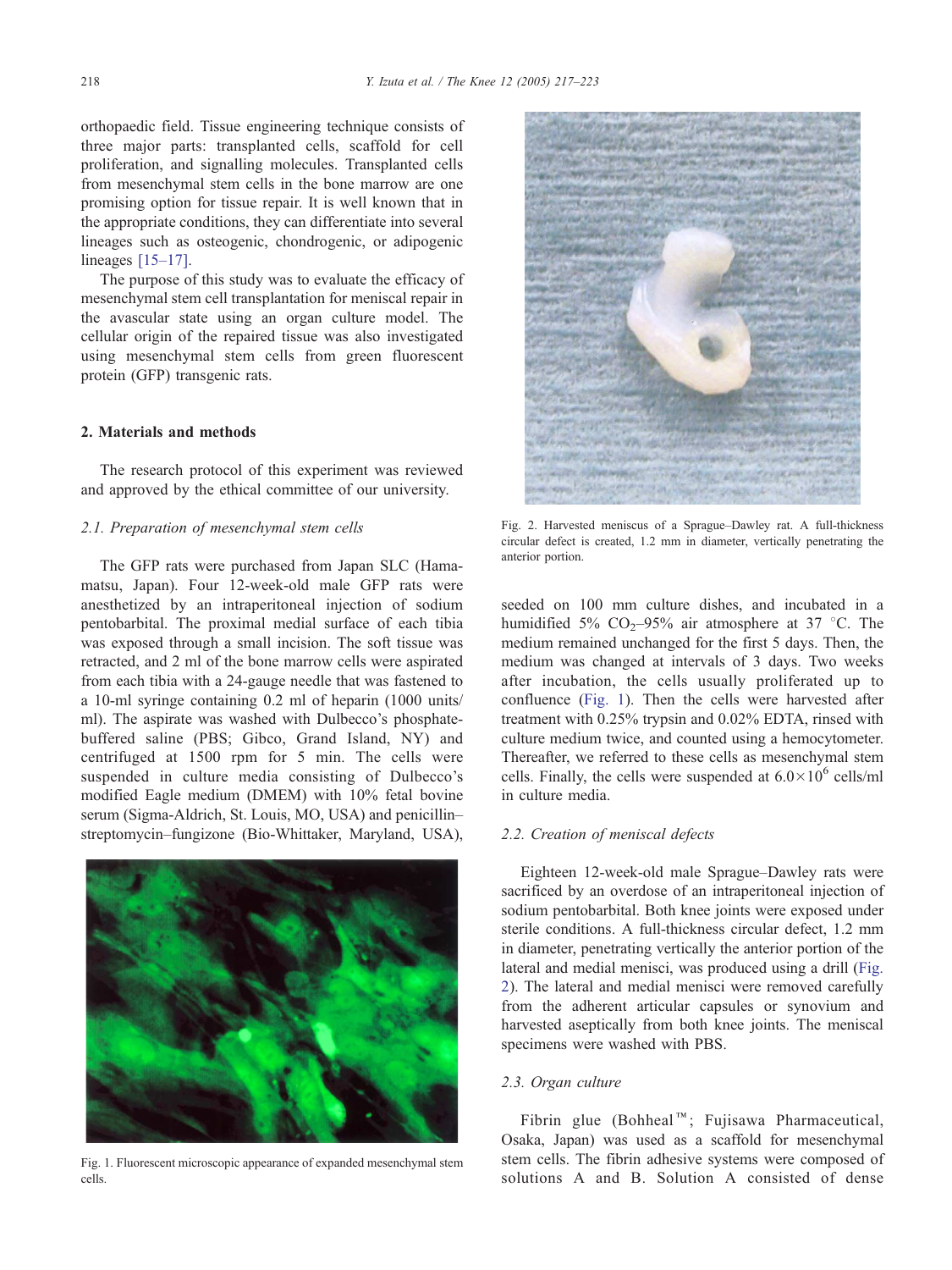fibrinogen, aprotinin, and factor X III and solution B contained thrombin and CaCl2. Mixing solutions A and B made fibrin glue. The meniscal defects were treated in one of the following three ways: in the M group, the defect was filled with  $1.0\times10^6$  cells/ml of mesenchymal stem cell in fibrin glue; in the F group, the defect was filled with fibrin glue without cells; and in the C group, the defect was left empty without cells and fibrin glue. Each of the meniscal explants was placed in a well on a 24-well tissue culture plate (Cellstar, Greiner Japan, Tokyo, Japan) and cultured at  $37^{\circ}$ C in 5% CO<sub>2</sub> in DMEM containing 10% FBS and 1% antibiotics. The medium was changed every three days. The explants were transferred to a new plate every week in a standard manner so that the cells did not reach confluence in the wells.

After culturing the explants for 2, 4, and 12 weeks, eight explants each time point were examined histologically. Each meniscal explant was fixed in 4% paraformaldehyde for 24 h and decalcified in EDTA. The specimens were embedded in plastic legin (Technovit 8100<sup>®</sup>, Okenshoji, Tokyo, Japan) and cut into  $5 \mu m$  sections along a horizontal plane. The horizontal plane was designed to contain the graft. For histological evaluation, the sections were stained with hematoxylin and eosin and toluidine blue. The fluorescence of enhanced GFP, which had a 508 nm wavelength, was evaluated on explants activated by a 489 nm wavelength ray

under a fluorescent microscope (Leica Microsystems, Germany). A fluorescent microscope was used to detect the GFP-positive cells derived from the donor cells in the repaired tissues.

## 3. Results

# 3.1. Histological evaluation

In the M group, after 2 weeks of culture, fibroblastic cells in a monolayer were observed at the edge of the meniscal defect (Fig. 3). The round cells were found in the fibrin glue, but the production of a newly formed extracellular matrix was not observed around the cells. After 4 weeks of culture, round cell proliferation was found in the fibrin glue with new production of an extracellular matrix around the cells in six of the eight specimens. After 12 weeks of culture, the reparative tissue with many round cells surrounded by an abundant extracellular matrix stained by toluidine blue was observed in six of the eight specimens. Cartilage-like tissue around the several-layer fusiform cells could be observed in the meniscal defect.

In the F group, after 2 weeks of culture, a monolayer of fibroblastic cells was observed in a monolayer at the edge of the meniscal defect ([Fig. 4\)](#page-3-0). The cells were rarely found



Fig. 3. Typical microscopic appearance in the M group. (A) After 2 weeks of culture, fibroblastic cells (arrows) in a monolayer are observed at the edge of the meniscal defect. The round cells are found in the fibrin glue, but the production of newly formed an extracellular matrix was not observed around the cells. (HE staining, 100). (B) After 4 weeks of culture, round cell proliferation (arrows) is found in the fibrin glue with new production of extracellular matrix around the cells. (Toluidine blue staining,  $\times 100$ ). (C) After 12 weeks of culture, the reparative tissue with many round cells was observed, surrounded by an abundant extracellular matrix (arrows) stained by toluidine blue. (Toluidine blue staining,  $\times$ 100).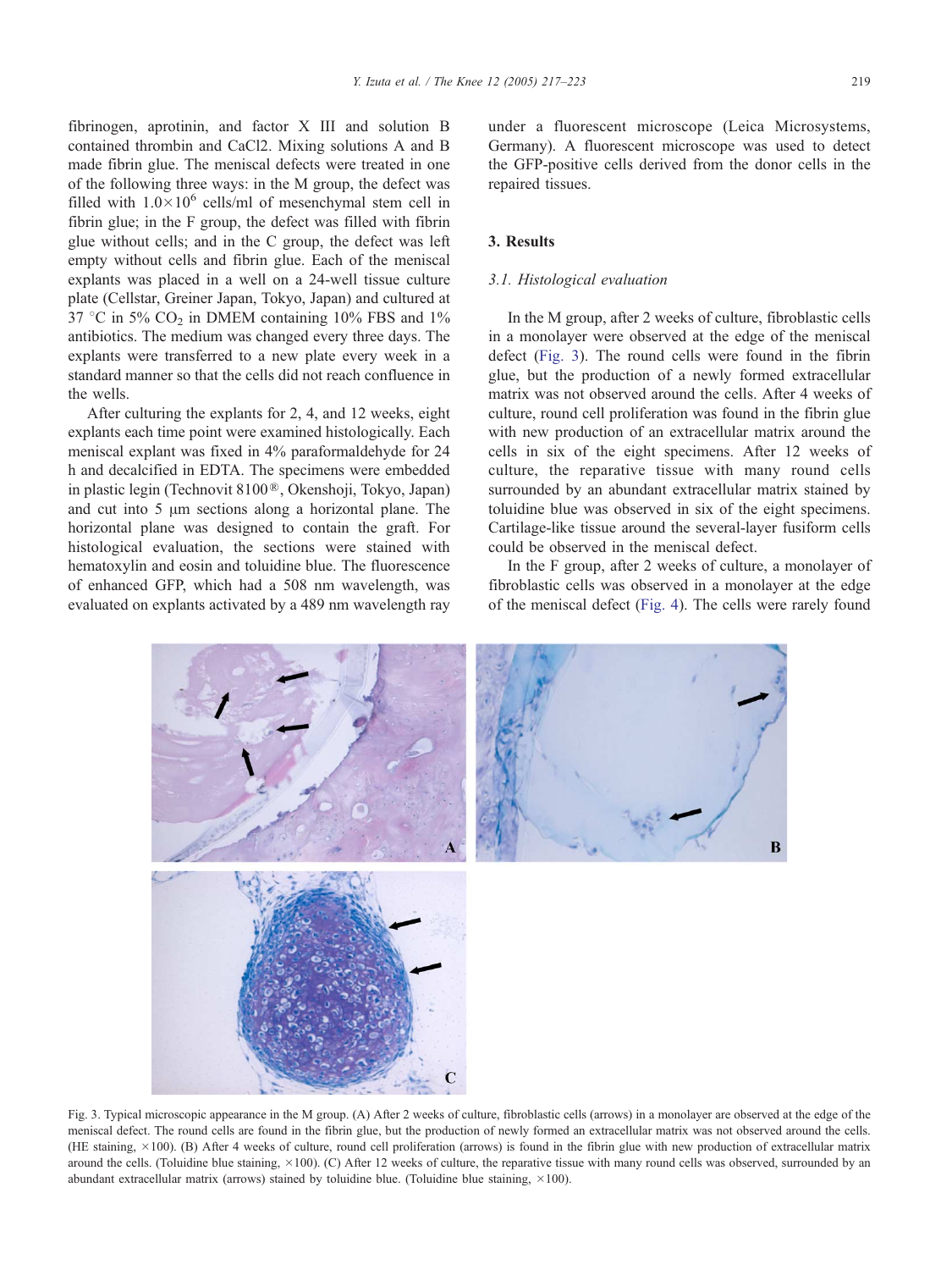<span id="page-3-0"></span>

Fig. 4. Typical microscopic appearance in the F group. (A) After 2 weeks of culture, fibroblastic cells are observed in a monolayer at the edge of the meniscal defect. The cells were rarely found to migrate into the fibrin glue from the edge of the defect. (HE staining,  $\times$ 100). (B) After 4 weeks of culture, polygonal cells had invaded the fibrin glue from the edge of the meniscal defect. However, production of a newly formed extracellular matrix is not seen in any specimens. (Toluidine blue staining, 100). (C) After 12 weeks of culture, many small round cells had invaded the fibrin glue. A small amount of extracellular matrix stained by toluidine blue is observed. (Toluidine blue staining,  $\times 100$ ).



Fig. 5. Typical microscopic appearance in the C group. (A) After 2 weeks of culture, a small number of fibroblastic cells are found at the edge of the meniscus. (HE staining,  $\times 100$ ). (B) After 4 weeks of culture, the number of fibroblastic cells at the edge of the meniscus increased. (Toluidine blue staining,  $\times 100$ ). (C) After 12 weeks of culture, many polygonal cells are observed in the defect. However, an extracellular matrix stained by toluidine blue is not observed. (Toluidine blue staining,  $\times 100$ ).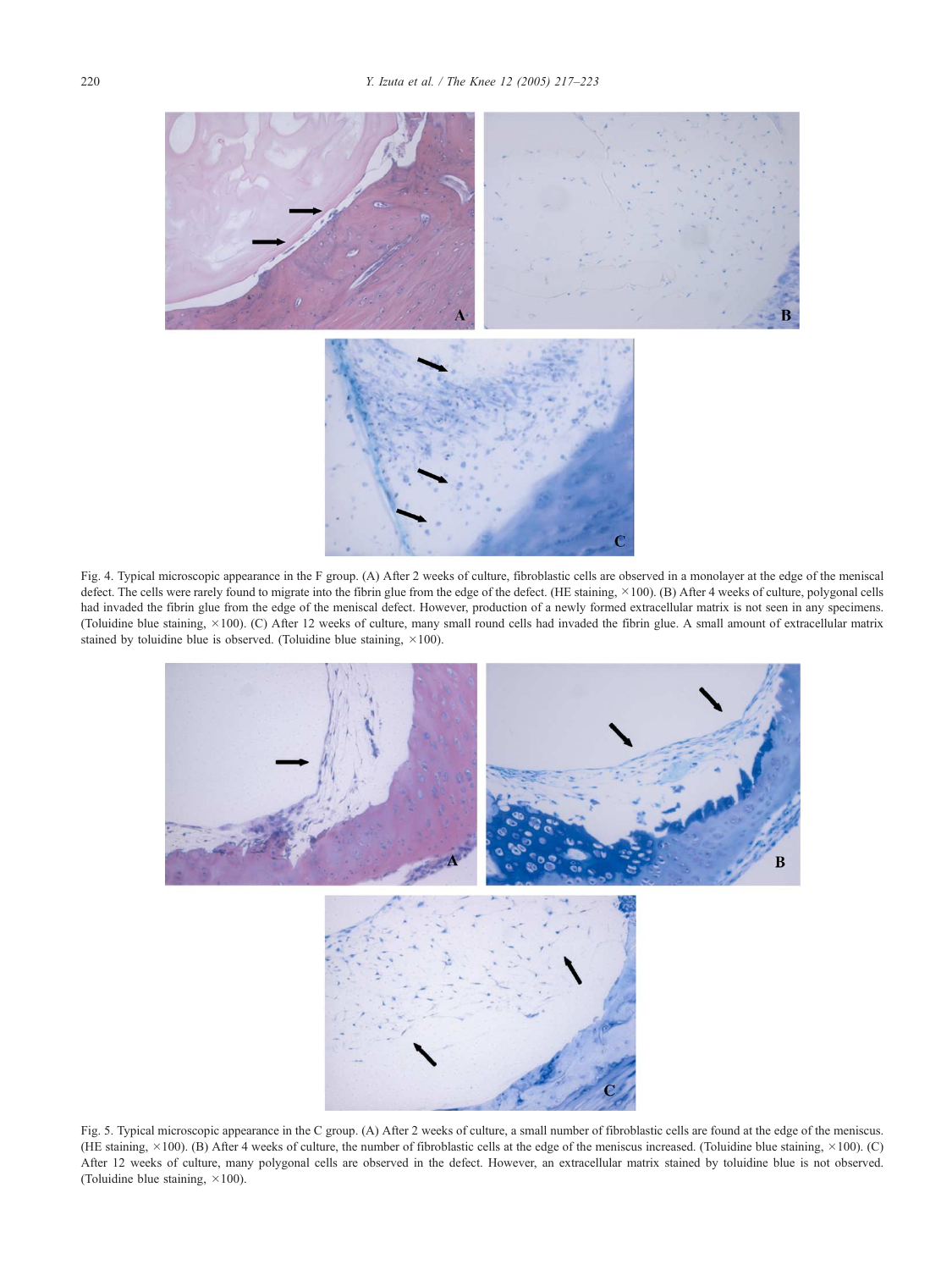to migrate into the fibrin glue from the edge of the defect. After 4 weeks of culture, polygonal cells had invaded into the fibrin glue from the edge of the meniscal defect. However, production of a newly formed extracellular matrix was not seen in any specimens. After 12 weeks of culture, many small round cells had invaded into the fibrin glue. A small amount of extracellular matrix stained by toluidine blue was observed in two of the eight specimens.

In the C group, after 2 weeks of culture, a small number of fibroblastic cells was found at the edge of the meniscus ([Fig. 5\)](#page-3-0). After 4 weeks of culture, the number of fibroblastic cells at the edge of the meniscus increased. The cells located at the superficial area were fusiform, and the remaining cells were polygonal. After 12 weeks of culture, many polygonal cells were observed in the defect. However, an extracellular matrix stained by toluidine blue was not observed in any specimens.

#### 3.2. Fluorescent microscopic evaluation

The typical fluorescent microscopic findings in the M group are shown in Fig. 6. In the M group after 2 and 4 weeks of culture, almost all cells in the fibrin glue in all specimens were GFP-positive cells derived from the donor mesenchymal stem cells. However, at 12 weeks after cultivation, GFP-positive cells in the meniscal defect decreased significantly.

### 4. Discussion

Our study clearly demonstrated that the isolated mesenchymal stem cells embedded in fibrin glue could survive and proliferate in the meniscal defect in the avascular status, and they also could contribute to the promotion of meniscal healing by producing an extracellular matrix around the cells.

Although there have been many attempts to accelerate the healing process of the torn meniscus in the avascular area such as by using fibrin clots, synovial tissue, small intestine mucosa, or several methods making vascular channels to the lesion, none of these methods demonstrated reproducible healing of the meniscus [\[9–14\].](#page-6-0) One strategy to promote meniscal healing in the avascular zone has been cell transplantation.

The isolated meniscal cells should be used as a cell option to promote meniscal healing, because we can obtain meniscal cells from the resected torn meniscus in a clinical situation. However, the number of these cells is usually very small and the quality of the cells may be compromised by trauma. As for other cell sources, in 2004, Peretti et al. [\[18\]](#page-6-0) transplanted autologous chondrocytes harvested from articular cartilage to the meniscal tear in the avascular portions in the pig model. They demonstrated the ability of seeded chondrocytes to heal a meniscal tear. However, we are concerned that the extracellular matrix of the articular cartilage is different from that in the meniscus. Moreover,



Fig. 6. The typical fluorescent microscopic findings in the M group. The upper figures are from a normal microscope and the lower figures are from a fluorescent microscope. (A, B) After 2 and 4 weeks of culture, almost all cells in the fibrin glue in all specimens are GFP-positive cells derived from the donor mesenchymal stem cells. (HE staining,  $\times$ 100). (C) At 12 weeks after cultivation, GFP-positive cells in the meniscal defect decreased significantly.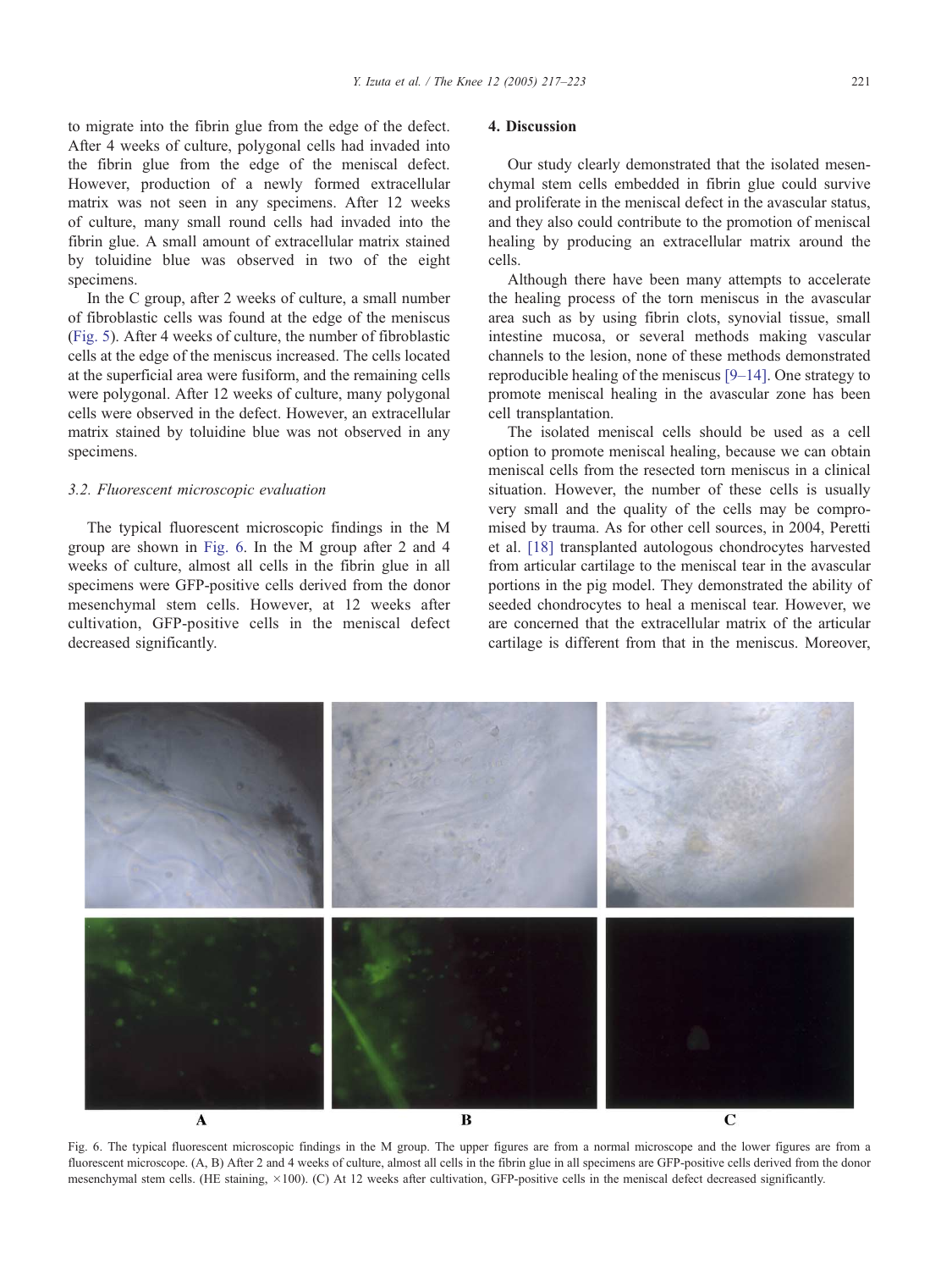<span id="page-5-0"></span>harvesting chondrocytes from articular cartilage is a more invasive procedure. Recently, mesenchymal stem cells derived from bone marrow has been a focus due to its potential as a cell source for tissue repair, because they can differentiate into several mesodermal lineages such as bone, cartilage, fat, or other tissue with the proper addition of differentiation molecules [\[15–17\].](#page-6-0) Ishimura et al. [\[19\]](#page-6-0) made an experimental meniscal defect in the avascular area of the rabbit meniscus and transplanted bone marrow cells with fibrin glue as a carrier of the cells. They demonstrated that earlier histological maturation and more rapid healing than with those treated with fibrin glue alone. They also stated that bone marrow cells contains pluripotent stromal stem cells and may contribute to enhanced healing of the meniscus. However, it has been reported that in the bone marrow cells, mesenchymal stem cells are supposed to be in a small percentage (estimated at about 0.001% to 0.01%). If the transplantation of the bone marrow cells could enhance meniscal healing in the avascular area, isolated mesenchymal stem cells may have greater potential for meniscal healing. In 2003, Murphy et al. [\[20\]](#page-6-0) injected the isolated mesenchymal stem cells from bone marrow to the osteoarthritic knee joints which had been induced by a complete resection of the medial meniscus and anterior cruciate ligament. They demonstrated that the implanted cells were detected in the regenerated meniscus and stated that the transplanted mesenchymal stem cells stimulated the regeneration of meniscal tissue. Although a simple intraarticular injection of the mesenchymal stem cells is an attractive procedure, regeneration of a new meniscus after total meniscectomy is not likely in humans. Especially for the treatment of meniscal tears in the avascular zone, scaffolds can reside in the cells and may promote meniscal healing. We transplanted mesenchymal stem cells isolated from the bone marrow with fibrin glue as a delivery vehicle. Our study clearly demonstrated that mesenchymal stem cells could proliferate in the fibrin glue in the meniscal defects in the avascular organ culture model and they contributed to meniscal healing by producing an abundant extracellular matrix around the cells. This fact means that there is a possibility that mesenchymal stem cells can be transplanted to a meniscal tear in the avascular zone. The mesenchymal stem cells have several potential advantages for tissue repair. (1) They can be isolated from bone marrow with aspiration and expanded in the usual culture system. (2) We can avoid an immunoreaction from the host tissue, because we can use autologous cells. (3) There are fewer ethical problems than with embryonic stem (ES) cells. (4) They can be easily transduced by several vectors. We believe that these mesenchymal stem cells from bone marrow are the most clinically promising stem cells for many tissues including the meniscus.

It is very important and essential to know the cellular origin of the repaired tissue, because both transplanted cells and recipient cells can contribute to meniscal healing. In this experiment, we used mesenchymal stem cells harvested from the bone marrow of GFP rats and transplanted them to full-thickness meniscal defects in normal SD rats. In this cell transplantation system, it was quite easy to detect the GFPpositive cells derived from the donor mesenchymal cells in repaired tissue using a fluorescent microscope without special immunostaining or in situ hybridization. This simple technique to detect the transplanted cells decreased falsepositive and false-negative phenomena. Although we could detect the GFP-positive cells in the fibrin glue in the M group until 4 weeks after culture, GFP-positive cells decreased significantly after 12 weeks of culture. One explanation for this significant decrease of GFP-positive cells in the reparative tissue was the fact that the fluorescent activity of GFP cells could decrease with time. To the best of our knowledge, this is the first study in which isolated mesenchymal stem cells derived from the bone marrow of GFP rats were used to promote meniscal healing using an organ culture model.

Organ culture provides a useful model to assess the meniscal healing potential without the influence of a blood supply or the synovium. Webber et al. [\[21,22\]](#page-6-0) demonstrated the ability of meniscal fibrochodrocytes from intact rabbit menisci to extricate themselves from the surrounding matrix and to migrate to an exogenous, purified fibrin clot in the organ culture model. In our study, the degree of cell migration into the fibrin glue from the meniscal edge in the F group seemed to be less than that into the fibrin clot as reported by Webber et al. This may be due to the fact that fibrin glue contains fewer growth factors than a fibrin clot because of the heat treatment used to destroy virus as such as the human immunodeficiency virus or hepatitis virus. Even in the avascular status of the organ culture model, transplanted mesenchymal stem cells embedded in fibrin glue produced a more abundant extracellular matrix. Although we only performed a histological evaluation to assess the meniscal healing potential and did not evaluated biochemical and biomechanical factors which are very important aspects of the meniscus, with further in vivo studies we are confident that mesenchymal stem cell transplantation will become a new clinical strategy for the treatment of meniscal tears in the avascular zone.

#### References

- [1] King D. The function of semilunar cartilage. J Bone Joint Surg 1936;18:1069 – 76.
- [2] Fairbank TJ. Knee joint changes after meniscectomy. J Bone Joint Surg Br 1948;30:664 – 70.
- [3] Fox JM, Blazina ME, Carlson GJ. Multiphasic view of medial meniscectomy. Am J Sports Med 1979;7:161-4.
- [4] Johnson RJ, Kettelkamp DB, Clark W, Leaverton P. Factors affecting results after meniscectomy. J Bone Joint Surg Am 1974;56A:719 – 29.
- [5] Jorgensen U, Sonne-Holm S, Lauridsen F, Rosenklint A. Long-term follow-up of meniscectomy in athletes. J Bone Joint Surg Br 1987;  $69B:80-3.$